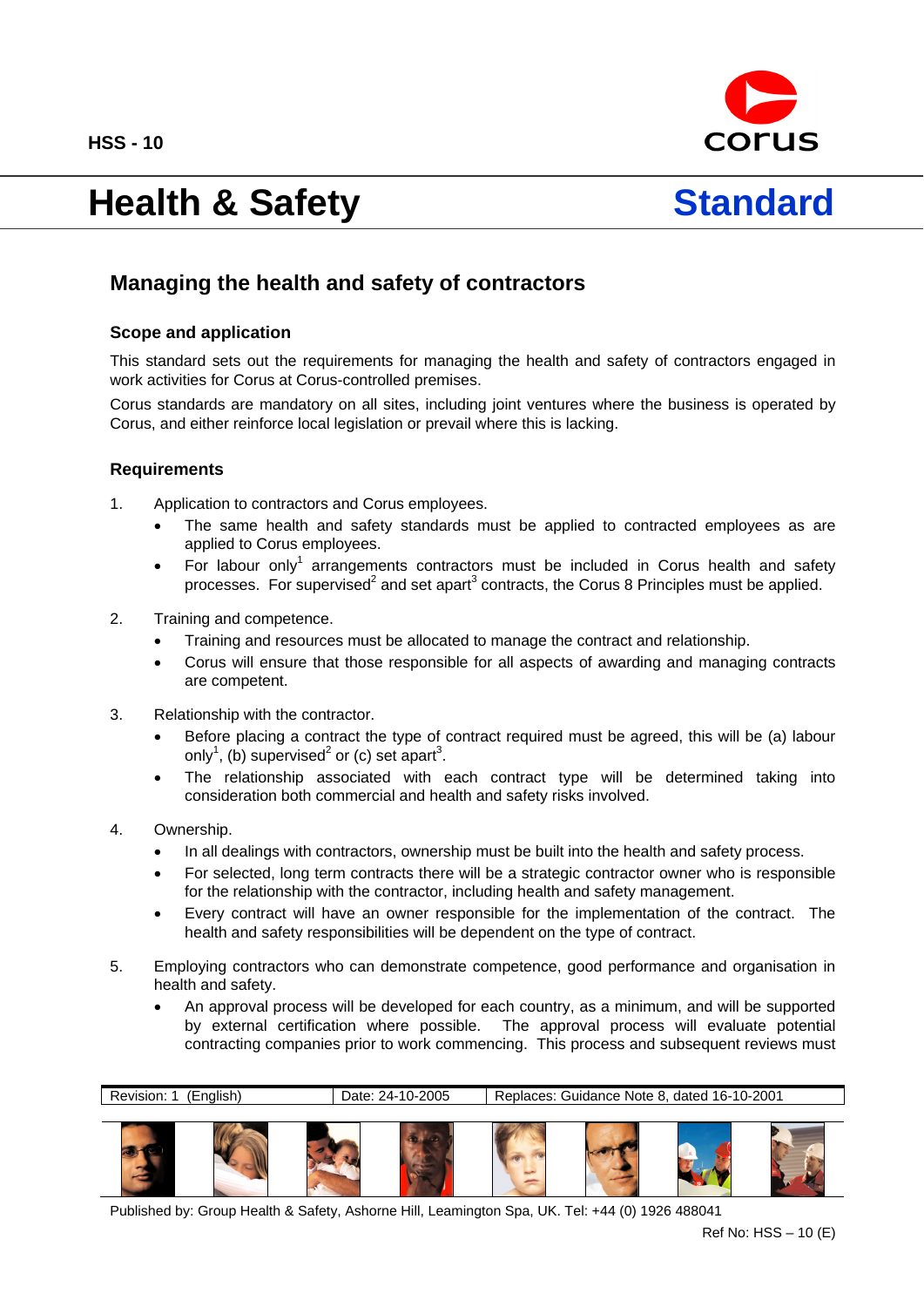

confirm that potential contractors already meet or have a plan to meet the Corus health and safety standards and have the technical competence to undertake the work. This approval will as a minimum evaluate the following elements of the contractors safety management system:

- risk assessment and the delivery of safe systems of work,
- competence at all levels to carry out their work safely,
- employee behaviour monitoring against the standards set in their systems of work and training,
- accident reporting, investigation and closing the loop on corrective actions,
- health and safety improvement plan that is reviewed annually,
- contractor's process for the approval of competent sub contractors.
- The approval process will be quantifiable to enable comparisons to be made during the bidding process.
- Approvals must be renewed, as a minimum every 3 years.

#### 6. Tender stage.

Corus management must:

- consider the health and safety implications for all activities to be contracted and the subsequent contract bids.
- ensure the risks are understood and either eliminated or control measures are clearly described in tender documents,
- accept tenders only from approved suppliers and ensure that tender comparisons take into account:
	- past and current KPI performance,
	- safety method statements for specific tasks.
- 7. Roles and responsibilities, communication, monitoring and review.
	- Ensure each contract is managed effectively by establishing at the pre-work stage:
		- a clear understanding of the health and safety risks involved,
		- allocation of roles and responsibilities for the control of those risks, (including the provision of supervision and communication networks).
	- Contracts must be monitored and reviewed to confirm that roles and responsibilities are being undertaken effectively.
	- A system must be in place for dealing with contractors who fail to achieve the required standard.
	- A process must be identified and be in place to manage change.
- 8. Continuous improvement.
	- Health, safety and environmental objectives, training and performance targets must be set as part of the contractor approval process. For labour-only contracts the Corus objectives and performance targets will apply.
	- Monitoring of progress with the objectives and targets will be carried out by the contractor and contract owner during the course of the contract or at the re-approval stage.
	- Where the risks associated with the work warrant this, auditing must be carried out:
		- of current activity involving the contractor off-site before the award of the contract,
		- during the contract,
		- at the end of the contract to review performance.

For labour only contracts the Corus internal audit process will be applicable.

Where a mature relationship exists between Corus and certain contractors, Corus will seek opportunities for mutual auditing.